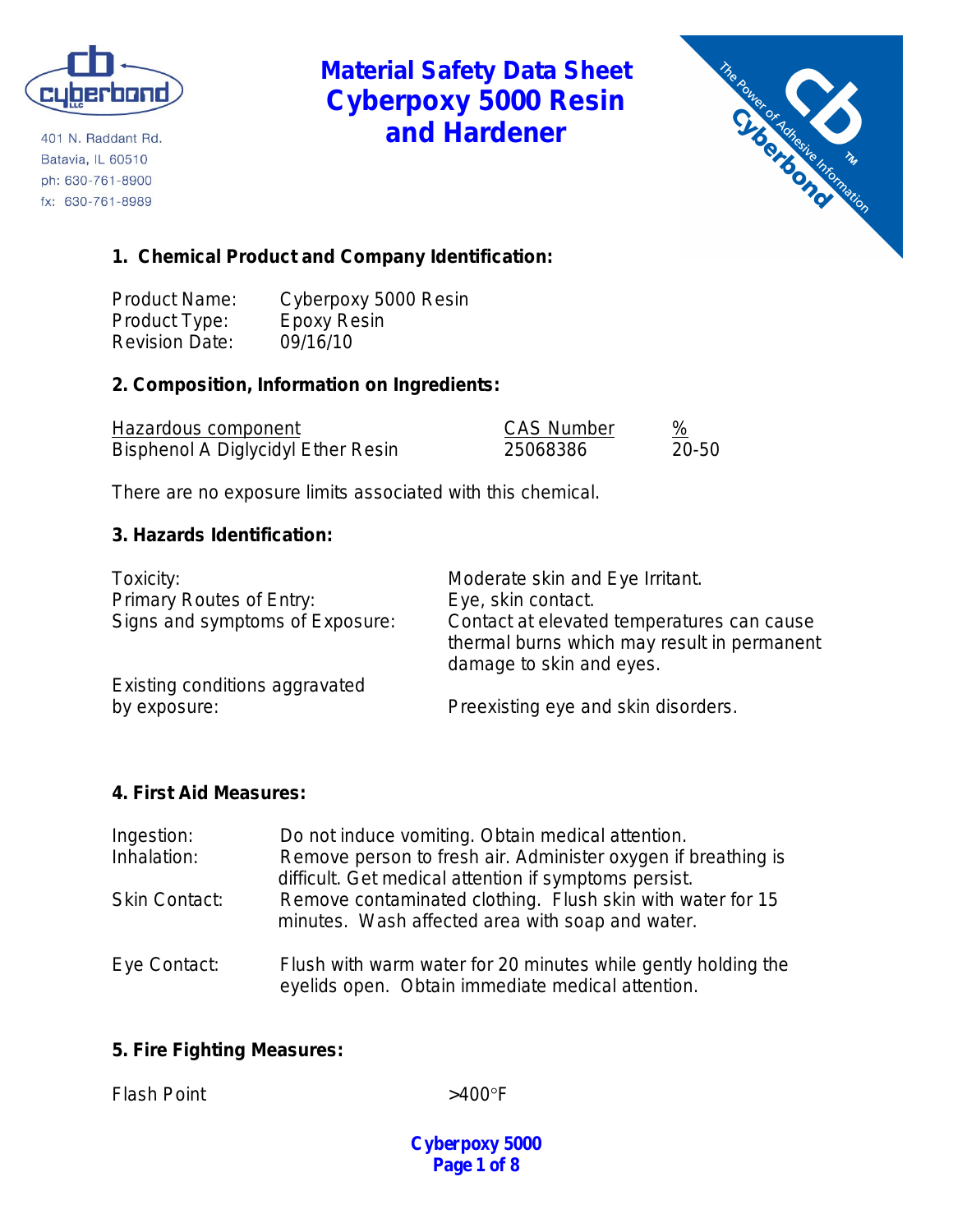| <b>Extinguishing Media:</b>                                    | Foam, Dry Chemical, or Carbon Dioxide                                                                                                                                                               |
|----------------------------------------------------------------|-----------------------------------------------------------------------------------------------------------------------------------------------------------------------------------------------------|
| Unusual Fire or Explosion Hazards:                             | Heating above 300°F in the presence of air<br>May cause slow oxidative decomposition and<br>Above 500°F may cause polymerization.<br>Personnel in the vicinity and downwind should<br>be evacuated. |
| <b>Special Firefighting Procedures:</b>                        | Material will not burn unless preheated. Wear<br>self-contained breathing apparatus and<br>protective clothing. Cool fire exposed<br>containers with water.                                         |
| Hazardous Products Formed by Fire<br>Or Thermal Decomposition: | Emits fumes of chloride, carbon monoxide, and<br>other fumes and vapors varying in composition<br>and toxicity.                                                                                     |

### **6. Accidental Release Measures:**

Steps to be taken in case of

spill or leak:  $\sim$  Avoid personal contact. Soak up with inert absorbent such as clay or sand. Store in a partly filled, closed container until disposal. Flush area with water to remove trace residue. Prevent spill from entering drainage/ sewer systems.

# **7. Handling and Storage:**

.

Safe storage: Safe storage: Store in a cool dry area away from high temperatures and flames. Handling: Handling: Handling: Avoid contact with skin and eyes.

## **8. Protective Equipment:**

Eye Protection: Safety glasses or goggles with side shields. Skin: Skin: Skin: Rubber, polyethylene, or neoprene gloves. Ventilation: Local exhaust preferred although good general mechanical ventilation is adequate except for confined areas.

> **Cyberpoxy 5000 Page 2 of 8**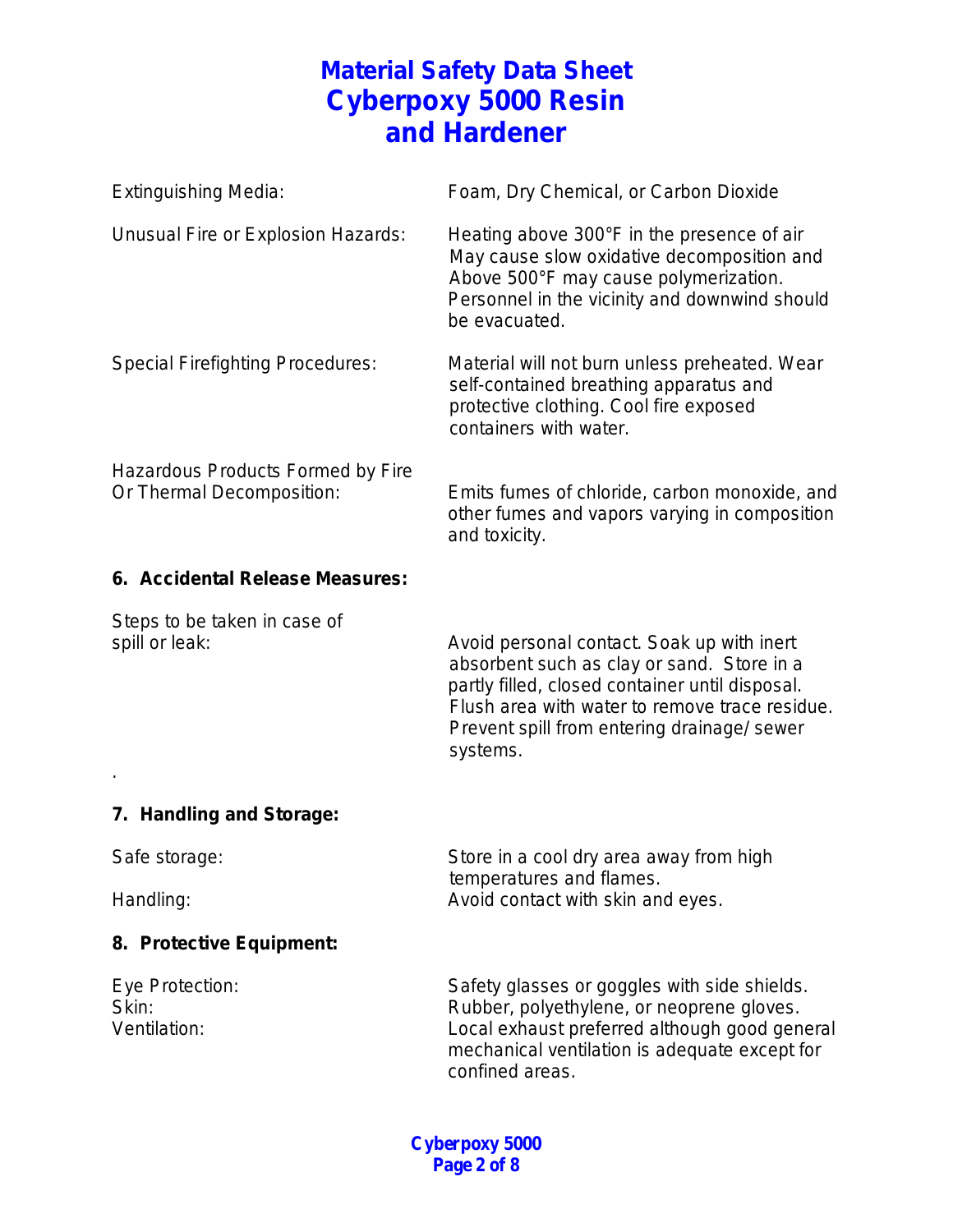Respiratory Protection: If used in a confined area use NIOSH approved respirator with organic vapor cartridges.

## **9. Physical and Chemical Properties:**

| Appearance:              | <b>Clear Viscous Liquid</b> |
|--------------------------|-----------------------------|
| Odor:                    | Mild                        |
| <b>Boiling Point:</b>    | Greater than 500°F          |
| Vapor Pressure:          | Less than 0.03mmHg @171°F   |
| Vapor Density:           | $>1$ (air = 1)              |
| <b>Evaporation Rate:</b> | Not Applicable              |
| <b>Specific Gravity:</b> | 1.17                        |
| Solubility in Water:     | Negligible                  |

# **10. Stability and Reactivity:**

| Stability:                | <b>Stable</b>                                   |
|---------------------------|-------------------------------------------------|
| Hazardous Polymerization: | Will not occur                                  |
| Incompatibility:          | Strong Lewis or mineral acids and bases, strong |
|                           | oxidizing agents.                               |

# **11. Toxicological Information:**

| Oral LD50(rat)                | 11.4 $q/kg$                |
|-------------------------------|----------------------------|
| Dermal LD50(rabbit)           | $>20$ ml/kg                |
| Inhilation LC50, 4 hours(rat) | No deaths in saturated air |

12. Ecological Information: No Data

## **13: Disposal Considerations:**

Incinerate or dispose of in an approved landfill in accordance with local and EPA regulations. Not a RCRA Hazardous waste.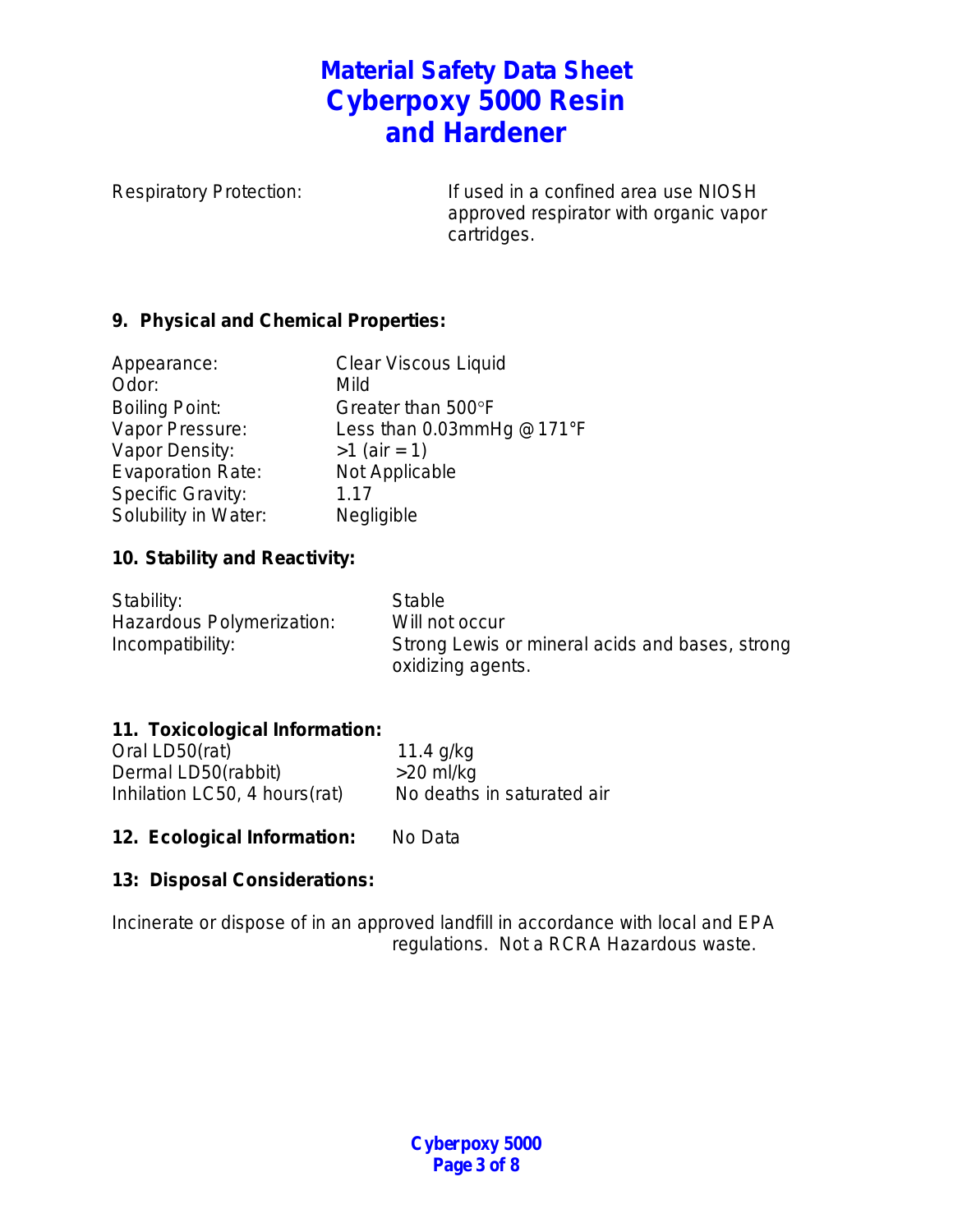# **14. Transportation Information:**

| Domestic Ground Transport<br>Proper Shipping Name: | Non-regulated |
|----------------------------------------------------|---------------|
| Hazard Class or Division: N/A                      |               |
| Identification Number:                             | N/A           |
| Marine Pollutant:                                  | N٥            |
|                                                    |               |

### **15. Regulatory Information:**

| TSCA :                | All ingredients on the United States TSCA inventory. |
|-----------------------|------------------------------------------------------|
| Canadian Regulations: | <b>WHMIS Hazard Class D2B</b>                        |
|                       | All components are on the DSL                        |

#### **16: Other Information:**

| <b>Hazard</b>          | <b>NFPA Hazard Code®</b> | <b>HMIS Hazard Code®</b>                    |
|------------------------|--------------------------|---------------------------------------------|
| <b>Health</b>          |                          |                                             |
| Fire                   |                          |                                             |
| Reactivity             |                          |                                             |
| <b>Specific Hazard</b> | None                     | <b>Personal Protection See</b><br>Section 8 |

NFPA is a registered trademark of the National Fire Protection Association. HMIS is a registered trademark of the National Paint and Coatings Association.

Prepared by: Cyberbond Regulatory Department Company: Cyberbond L.L.C.• 401 North Raddant Road• Batavia, IL 60510 Phone: 630-761-8900 /Fax: 630-761-8989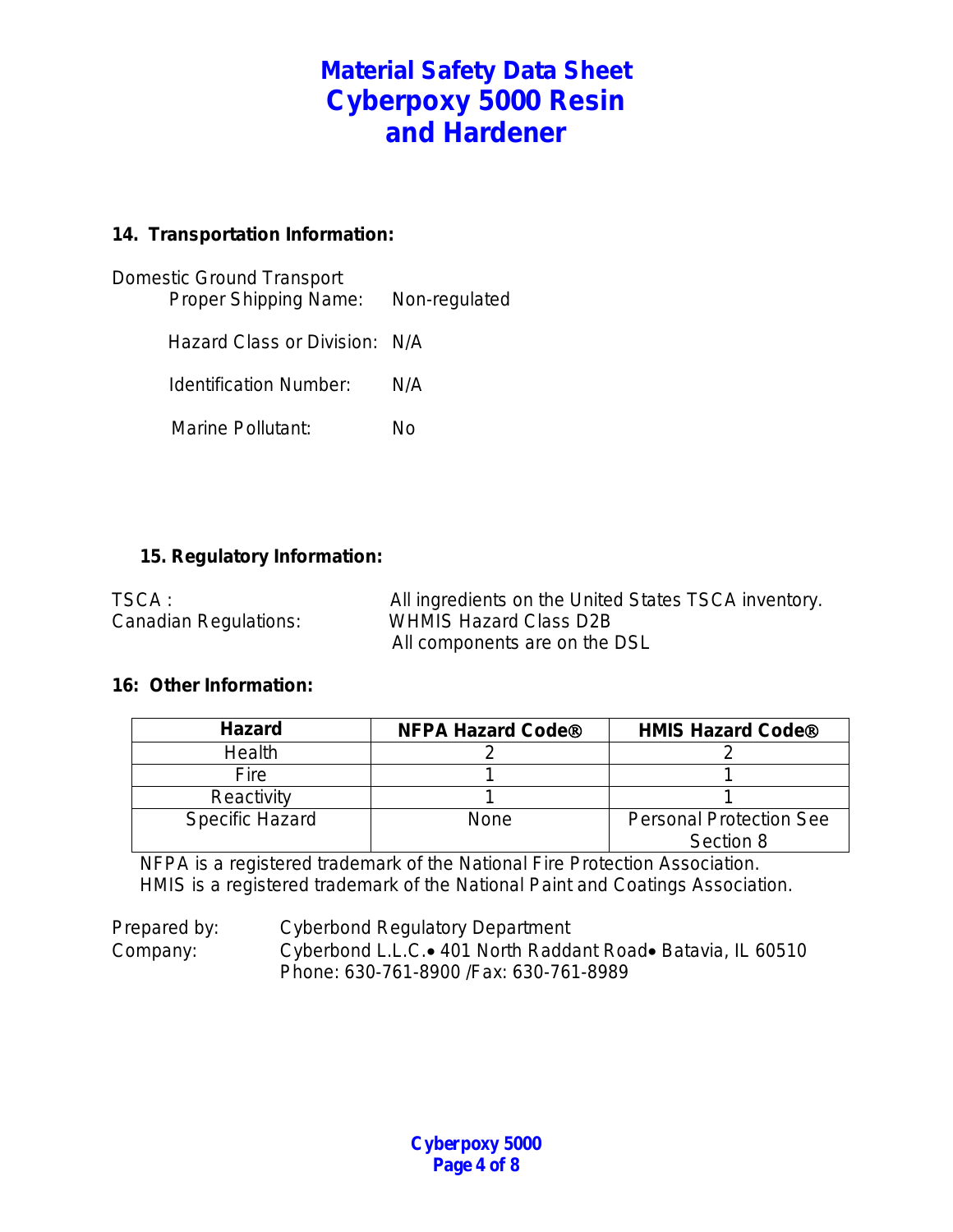### **1. Chemical Product and Company Identification:**

Product Name: Cyberpoxy 5000 Hardener<br>Product Type: Epoxy Hardener Product Type: Epoxy Hardener Revision Date: 09/16/10 **2. Composition, Information on Ingredients:**

| Hazardous component                    | <b>CAS Number</b>   | ℅      |
|----------------------------------------|---------------------|--------|
| Polyamide-Polymercaptan Epoxy Hardener | <b>Trade Secret</b> | 90-100 |

This chemical has no documented exposure limits

### **3. Hazards Identification:**

| Toxicity:<br><b>Primary Routes of Entry:</b><br>Symptoms of acute over-exposure: | Eye, skin, and respiratory irritant.<br>Eye, skin contact. Inhalation<br>Prolonged contact may cause dermatitis with<br>sensitive individuals. Can cause severe<br>irritation with possible eye damage or<br>blindness. Sensitization and delayed lung |
|----------------------------------------------------------------------------------|--------------------------------------------------------------------------------------------------------------------------------------------------------------------------------------------------------------------------------------------------------|
| Existing conditions aggravated                                                   | effects.                                                                                                                                                                                                                                               |
| by exposure:                                                                     | May aggravate existing skin, eye and lung<br>conditions.                                                                                                                                                                                               |

#### **4. First Aid Measures:**

| Ingestion:           | Do not induce vomiting. Administer 3-4 glasses of milk<br>or water. Obtain immediate medical attention.                                             |
|----------------------|-----------------------------------------------------------------------------------------------------------------------------------------------------|
| Inhalation:          | Remove to fresh air. Administer oxygen if breathing is difficult. Get<br>Medical attention if symptoms persist.                                     |
| <b>Skin Contact:</b> | Remove contaminated clothing. Flush affected area with water for<br>15 minutes. Wash with soap and Water. Call physician if irritation<br>develops. |
| Eye Contact:         | Flush with warm water for 20 minutes. Obtain immediate medical<br>attention.                                                                        |

#### **5. Fire Fighting Measures:**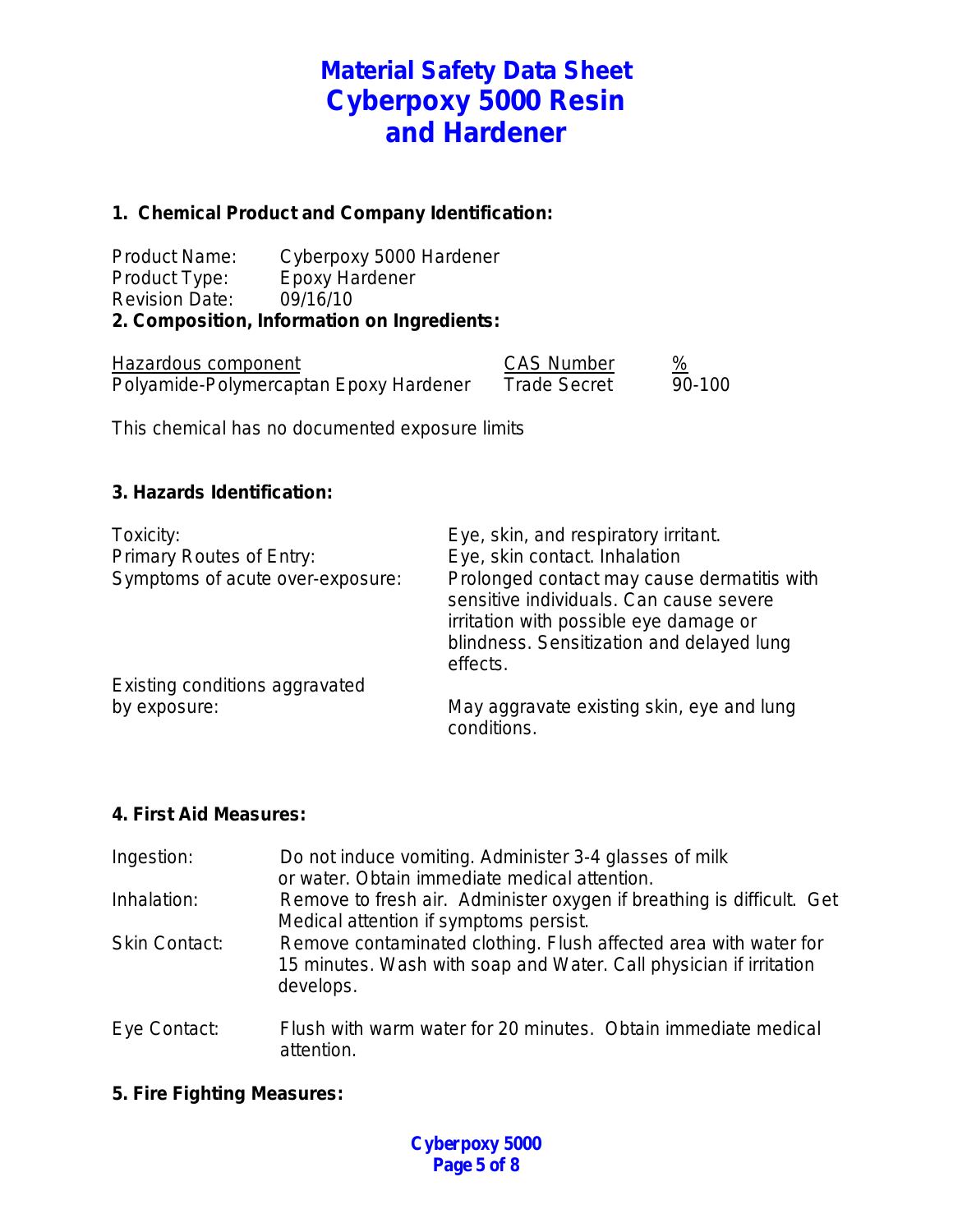| <b>Flash Point</b><br><b>Extinguishing Media:</b>                             | $>200^\circ F$<br>Foam, Dry Chemical, Water or Carbon Dioxide                                                                                                                                                                    |
|-------------------------------------------------------------------------------|----------------------------------------------------------------------------------------------------------------------------------------------------------------------------------------------------------------------------------|
| Unusual Fire or Explosion Hazards:<br><b>Special Firefighting Procedures:</b> | Personnel in vicinity and downwind should be<br>evacuated.<br>Wear full bunker gear, self-contained breathing<br>apparatus and protective clothing. Cool fire<br>exposed containers with water.                                  |
| Hazardous Products Formed by Fire<br>Or Thermal Decomposition:                | Oxides of carbon, sulfur, and nitrogen;<br>ammonia and other organic substances may<br>be formed during combustion.                                                                                                              |
| <b>11. Accidental Release Measures:</b>                                       |                                                                                                                                                                                                                                  |
| Steps to be taken in case of<br>spill or leak:                                | Avoid personal contact. Soak up with inert<br>absorbent. Store in a partly filled, closed<br>container until disposal. Flush area with water<br>to remove trace residue. Prevent spill from<br>entering drainage/ sewer systems. |
| 7. Handling and Storage:                                                      |                                                                                                                                                                                                                                  |
| Safe storage:                                                                 | Store below 100°F. Store in a cool, dry area                                                                                                                                                                                     |
| Handling:                                                                     | away from high temperatures and flames.<br>Avoid contact with skin, eyes and clothing.                                                                                                                                           |
| 8. Protective Equipment:                                                      |                                                                                                                                                                                                                                  |
| Eye Protection:<br>Skin:<br>Ventilation:                                      | Safety glasses or goggles with side shields.<br>Chemical-resistant rubber gloves.<br>Local exhaust preferred although good general<br>mechanical ventilation is adequate except for<br>confined areas.                           |
| <b>Respiratory Protection:</b>                                                | None needed with normal use with proper<br>ventilation. In areas of poor ventilation use<br>NIOSH approved organic vapor cartridges for<br>uncured resin.                                                                        |

**Cyberpoxy 5000 Page 6 of 8**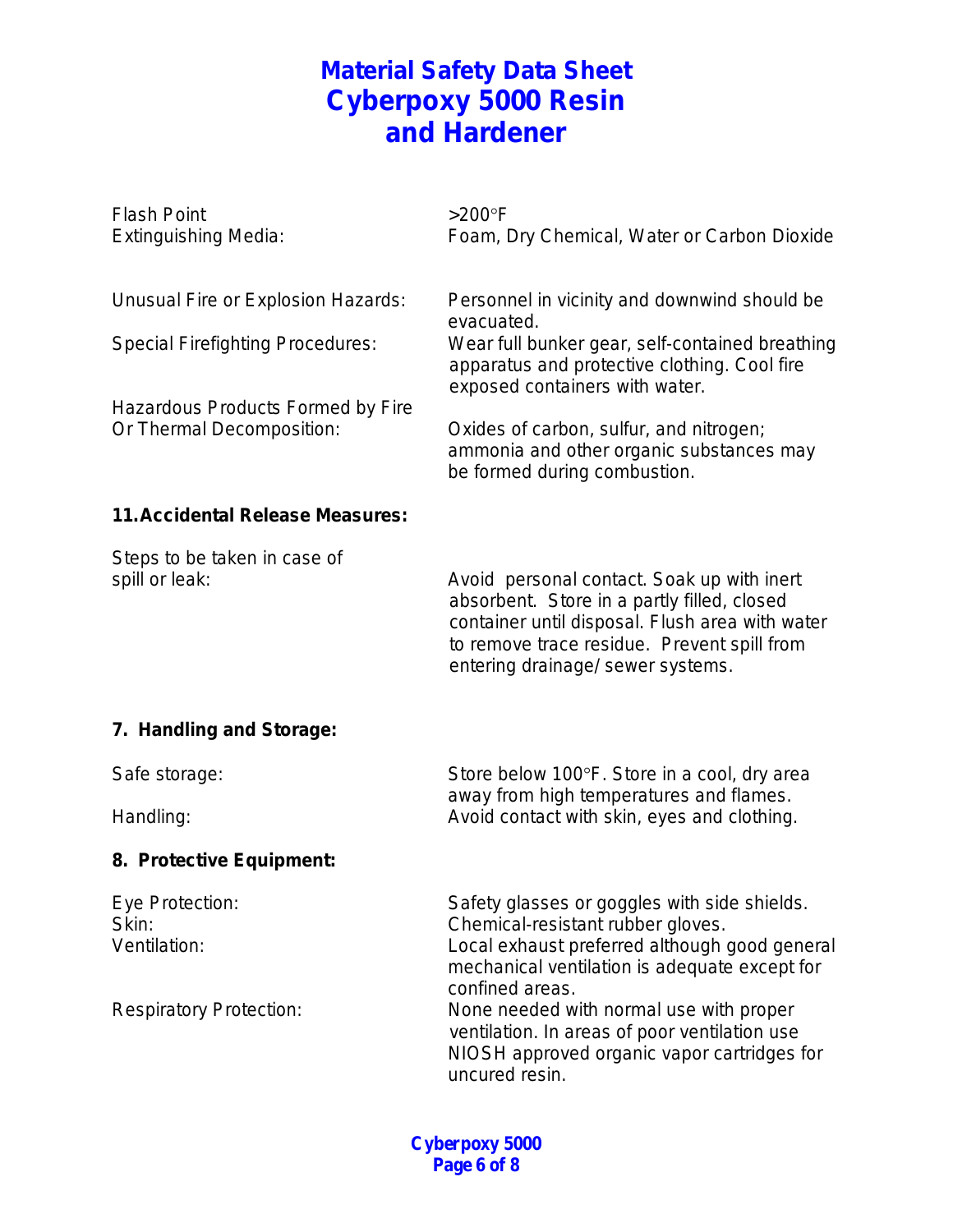# **9. Physical and Chemical Properties:**

| Appearance:              | Clear to slight yellow viscous liquid |
|--------------------------|---------------------------------------|
| Odor:                    | Mercaptan odor                        |
| <b>Boiling Point:</b>    | Not determined                        |
| Vapor Pressure:          | $\le$ 1mmHg at 70 $\degree$ F         |
| Vapor Density:           | Not determined                        |
| <b>Evaporation Rate:</b> | Not determined                        |
| <b>Specific Gravity:</b> | 1.13                                  |
| Solubility in Water:     | Negligible                            |
| <b>VOC</b>               | $0$ g/L                               |
| pH(5% solution in water) | 9.5                                   |

### **12. Stability and Reactivity:**

| Stability:                | Stable                              |
|---------------------------|-------------------------------------|
| Hazardous Polymerization: | Will not occur                      |
| Incompatibility:          | Strong oxidizing agents and amines. |

#### **11. Toxicological Information:** See Section 3

**12. Ecological Information:** No Data

#### **13: Disposal Considerations:**

Disposal Procedures: Incinerate or dispose of in an approved landfill in accordance with local and EPA regulations. Not a RCRA Hazardous waste.

#### **14. Transportation Information:**

| <b>Domestic Ground Transport</b><br>Proper Shipping Name: Non-regulated<br>Hazard Class or Division: N/A |     |
|----------------------------------------------------------------------------------------------------------|-----|
| <b>Identification Number:</b>                                                                            | N/A |

Marine Pollutant: No

## **15. Regulatory Information:**

CA Proposition 65: None